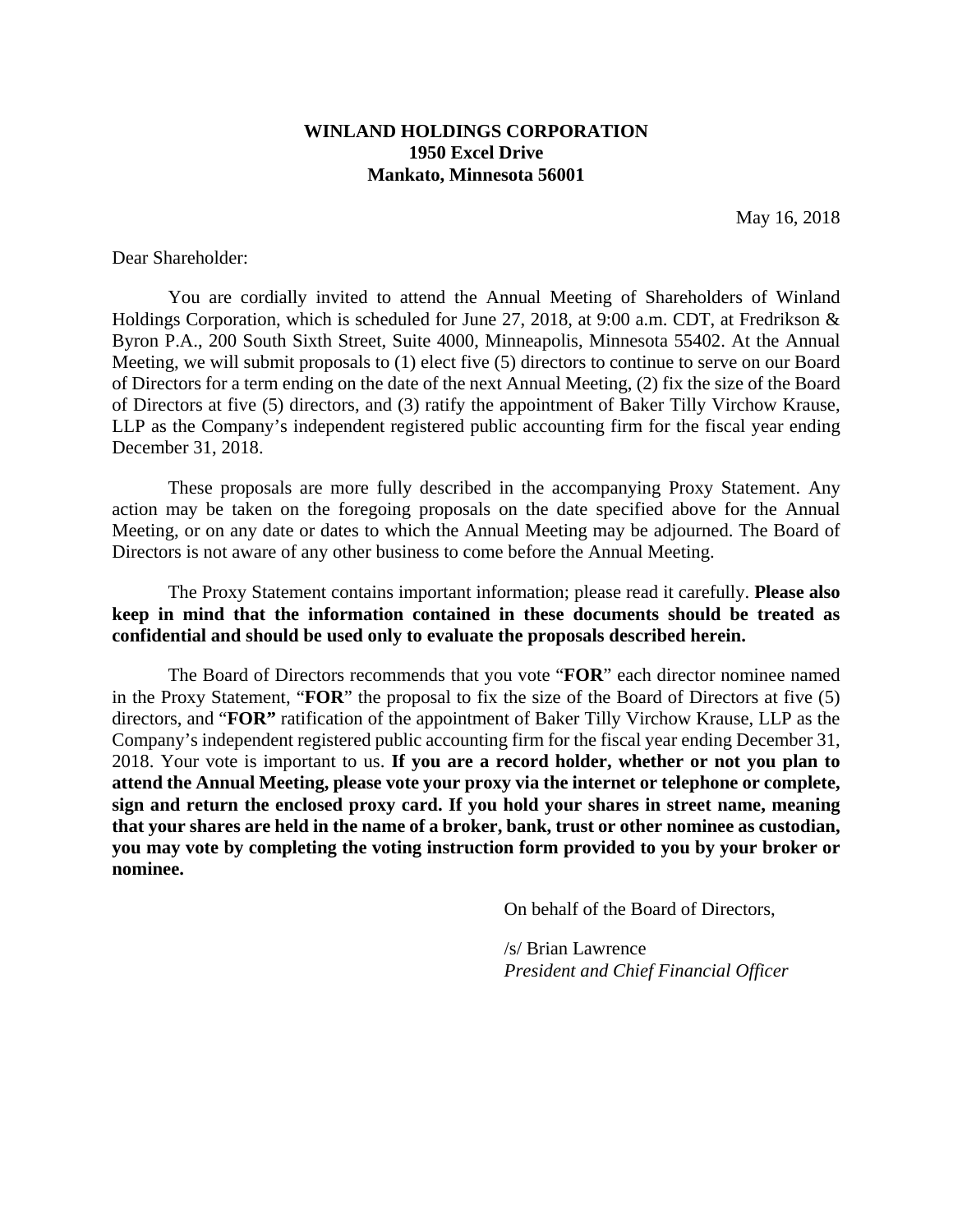# **WINLAND HOLDINGS CORPORATION 1950 Excel Drive Mankato, Minnesota 56001**

# **NOTICE OF ANNUAL MEETING OF SHAREHOLDERS TO BE HELD JUNE 27, 2018**

# To: The Shareholders of Winland Holdings Corporation

The Annual Meeting of Shareholders (the "Annual Meeting") of Winland Holdings Corporation, a Minnesota corporation ("Winland"), will be held on June 27, 2018, at 9:00 a.m. CDT, at Fredrikson & Byron P.A., 200 South Sixth Street, Suite 4000, Minneapolis, Minnesota 55402, for the following purposes:

- To elect five (5) directors for a term ending on the date of the next Annual Meeting.
- To consider and vote upon a proposal to fix the size of the Board of Directors at five (5) directors.
- To ratify the appointment of Baker Tilly Virchow Krause, LLP as the Company's independent registered public accounting firm for the fiscal year ending December 31, 2018.
- To transact such other business as may properly come before the Annual Meeting or any postponement or adjournment thereof.

Any action may be taken on the foregoing proposals on the date specified above for the Annual Meeting, or on any date or dates to which the Annual Meeting may be adjourned. The Board of Directors is not aware of any other business to come before the Annual Meeting.

Shareholders of record at the close of business on May 2, 2018 are entitled to notice of, and to vote at, the Annual Meeting. Each shareholder is entitled to one vote for each share of common stock held at that time. A list of these shareholders will be open for examination by any shareholder for any purpose germane to the Annual Meeting for a period of ten days prior to the Annual Meeting at the Company's principal executive office at 1950 Excel Drive, Mankato, Minnesota.

You can vote your proxy by internet, telephone or mail by following the instructions set forth below:

*Voting by Internet:* You can vote at www.investorvote.com/WELX, 24 hours a day, seven days a week. You will need the 12-Digit control number included on your proxy card.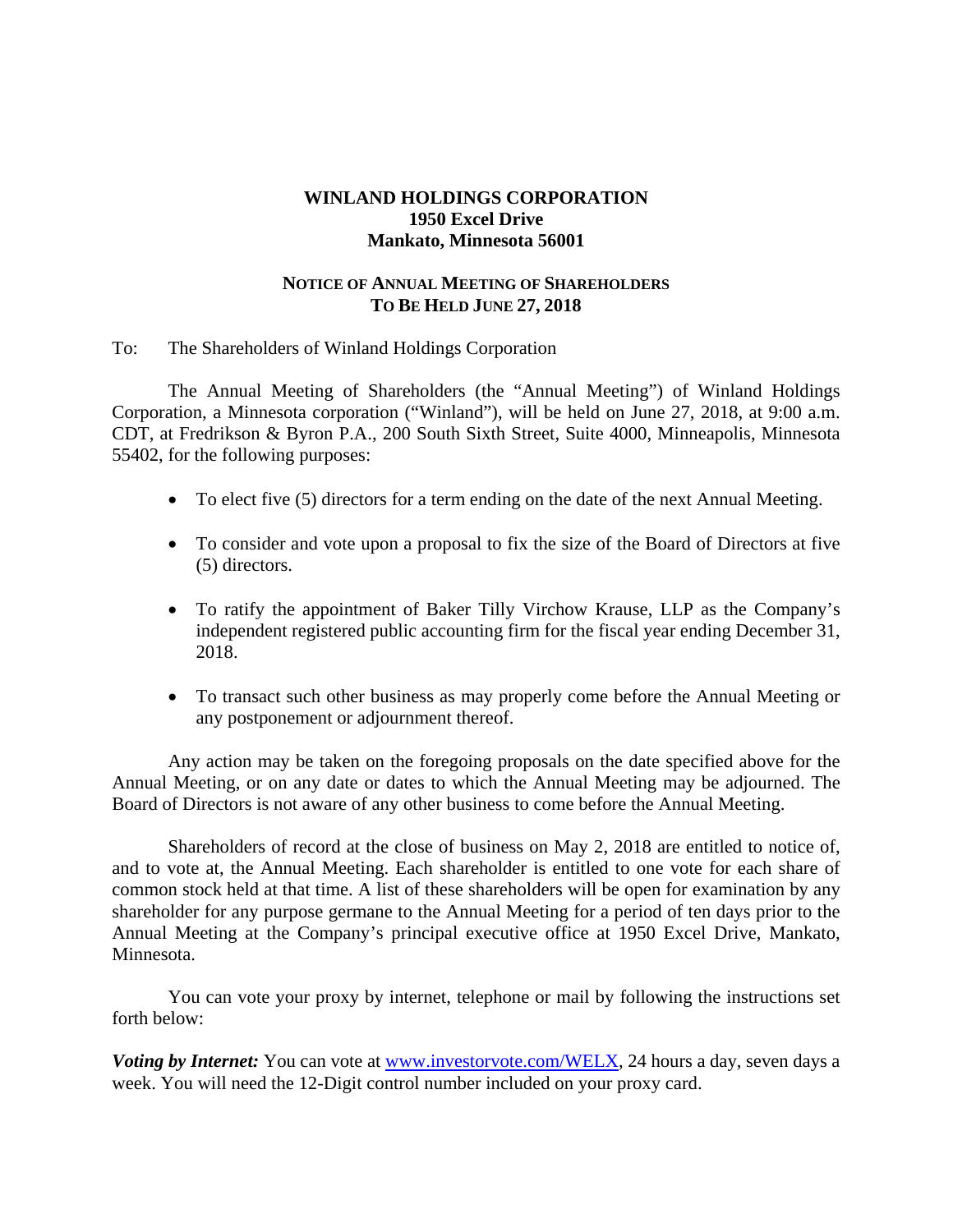*Voting by Telephone:* You can vote using touch-tone telephone by calling 1-800-652-8683, 24 hours a day, seven days a week. You will need the 12-digit control number included on your proxy card.

*Voting by Mail:* You may complete, sign and return by mail the proxy card sent to you together with the printed copies of the proxy materials. The proxy card should be mailed to *Proxy Service, c/o Computershare Investor Services, PO Box 43102, Providence, RI 02940-5068.*

Please vote as soon as possible to record your vote promptly, even if you plan to attend the Annual Meeting.

If you are a record holder and attend the Annual Meeting, you may, if you wish, revoke your prior proxy and vote in person on all matters brought before the Annual Meeting. If you hold your shares in street name, meaning that your shares are held in the name of a broker, bank, trust or other nominee as custodian, you may vote by completing the voting instruction form provided to you by your broker or nominee. You may not vote your shares in person at the Annual Meeting unless you obtain a legal proxy from your broker or nominee.

By Order of the Board of Directors,

/s/ Brian Lawrence *President and Chief Financial Officer* 

Mankato, Minnesota May 16, 2018

**TO ASSURE YOUR REPRESENTATION AT THE ANNUAL MEETING, PLEASE SIGN, DATE AND RETURN THE ENCLOSED PROXY CARD WHETHER OR NOT YOU EXPECT TO ATTEND IN PERSON. SHAREHOLDERS WHO ATTEND THE ANNUAL MEETING MAY REVOKE THEIR PRIOR PROXIES AND VOTE IN PERSON IF THEY SO DESIRE.**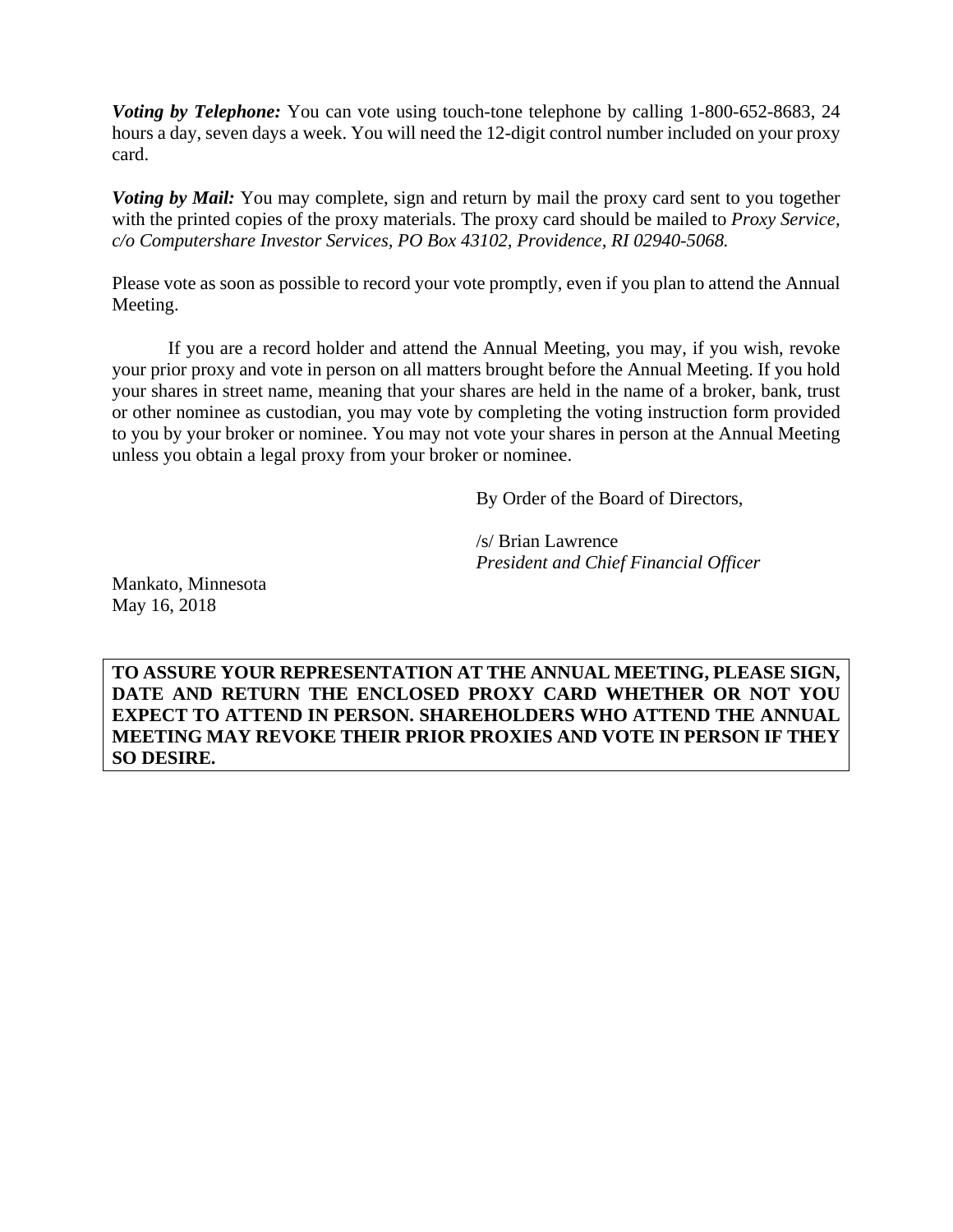# **TABLE OF CONTENTS**

| ELECT FIVE (5) DIRECTORS AND FIX THE SIZE OF THE BOARD OF DIRECTORS |  |
|---------------------------------------------------------------------|--|
|                                                                     |  |
| RATIFICATION OF INDEPENDENT REGISTERED PUBLIC ACCOUNTING FIRM  12   |  |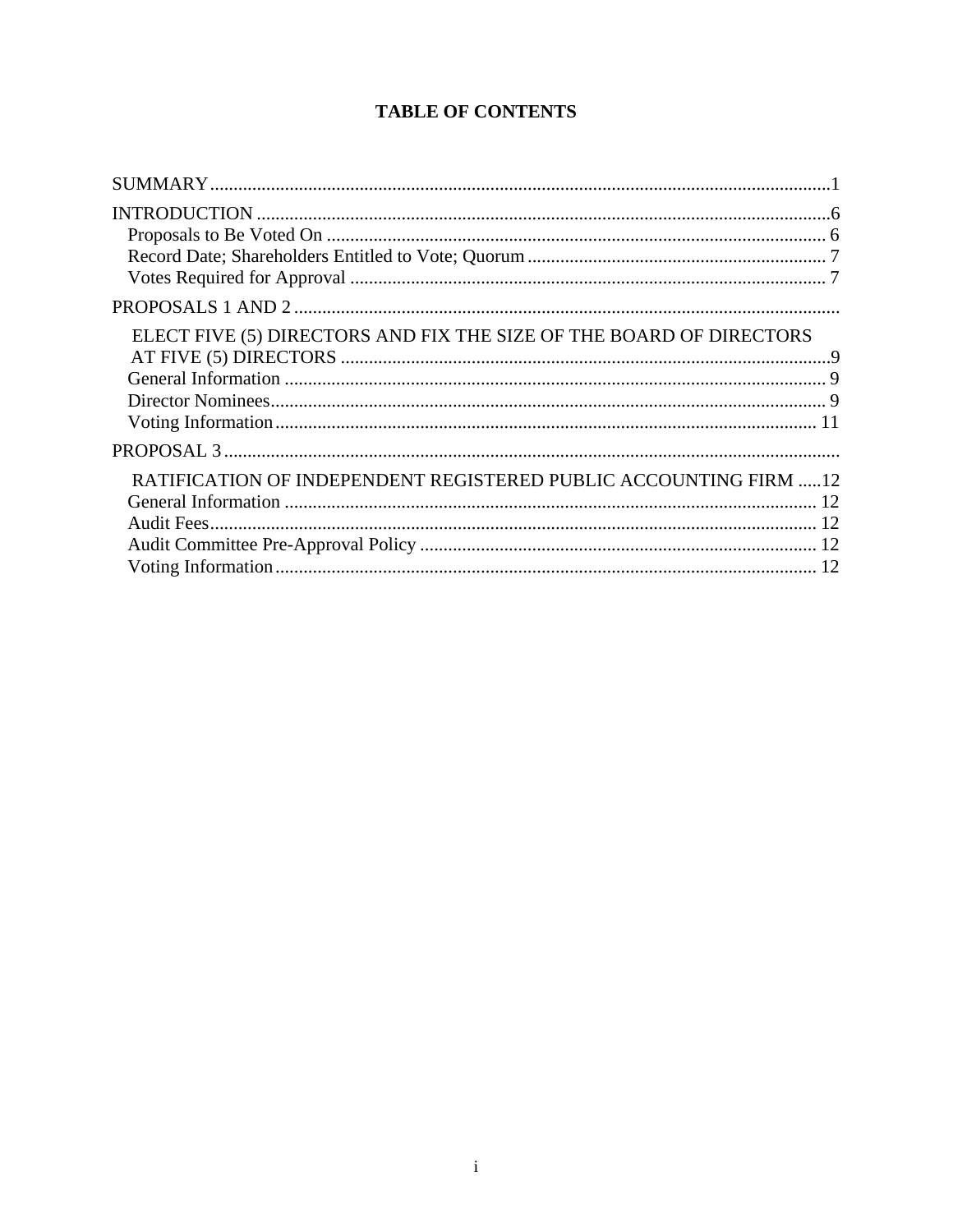# **WINLAND HOLDINGS CORPORATION**  \_\_\_\_\_\_\_\_\_\_\_\_\_\_\_\_\_\_\_\_\_\_\_\_\_\_\_\_\_\_\_\_\_\_\_

# **PROXY STATEMENT for Annual Meeting of Shareholders To Be Held on June 27, 2018**

#### **SUMMARY**

\_\_\_\_\_\_\_\_\_\_\_\_\_\_\_\_\_\_\_\_\_\_\_\_\_\_\_\_\_\_\_\_\_\_\_

This summary highlights selected information from this Proxy Statement and may not contain all of the information that is important to you. To better understand the proposals to be voted on at the Annual Meeting, you should carefully read this entire Proxy Statement.

#### **When and Where is the Annual Meeting?**

The Annual Meeting of Shareholders (the "Annual Meeting") of Winland Holdings Corporation ("Winland" or the "Company") will be held on June 27, 2018, at 9:00 a.m. CDT, at Fredrikson & Byron P.A., 200 South Sixth Street, Suite 4000, Minneapolis, Minnesota 55402.

### **What Will Be Voted on at the Annual Meeting?**

Shareholders will vote on the following matters:

**Proposal 1** – To elect the five (5) directors named in this Proxy Statement for a term ending on the date of the next Annual Meeting;

**Proposal 2** – To fix the size of the Winland Board of Directors at five (5) directors; and

**Proposal 3** – To ratify the appointment of Baker Tilly Virchow Krause, LLP as the Company's independent registered public accounting firm for the fiscal year ending December 31, 2018.

In addition, the shareholders will consider such other business as may properly come before the Annual Meeting or any postponement or adjournment thereof.

### **What is the Board of Directors Recommendation Regarding Voting?**

The Board of Directors believes that approval of these proposals is in the best interests of Winland and its shareholders and recommends that shareholders vote "**FOR**" the election of each director, "**FOR**" the proposal to fix the size of the Board of Directors at five (5) directors, and "**FOR**" the ratification of the appointment of Baker Tilly Virchow Krause, LLP as the Company's independent registered public accounting firm for the fiscal year ending December 31, 2018.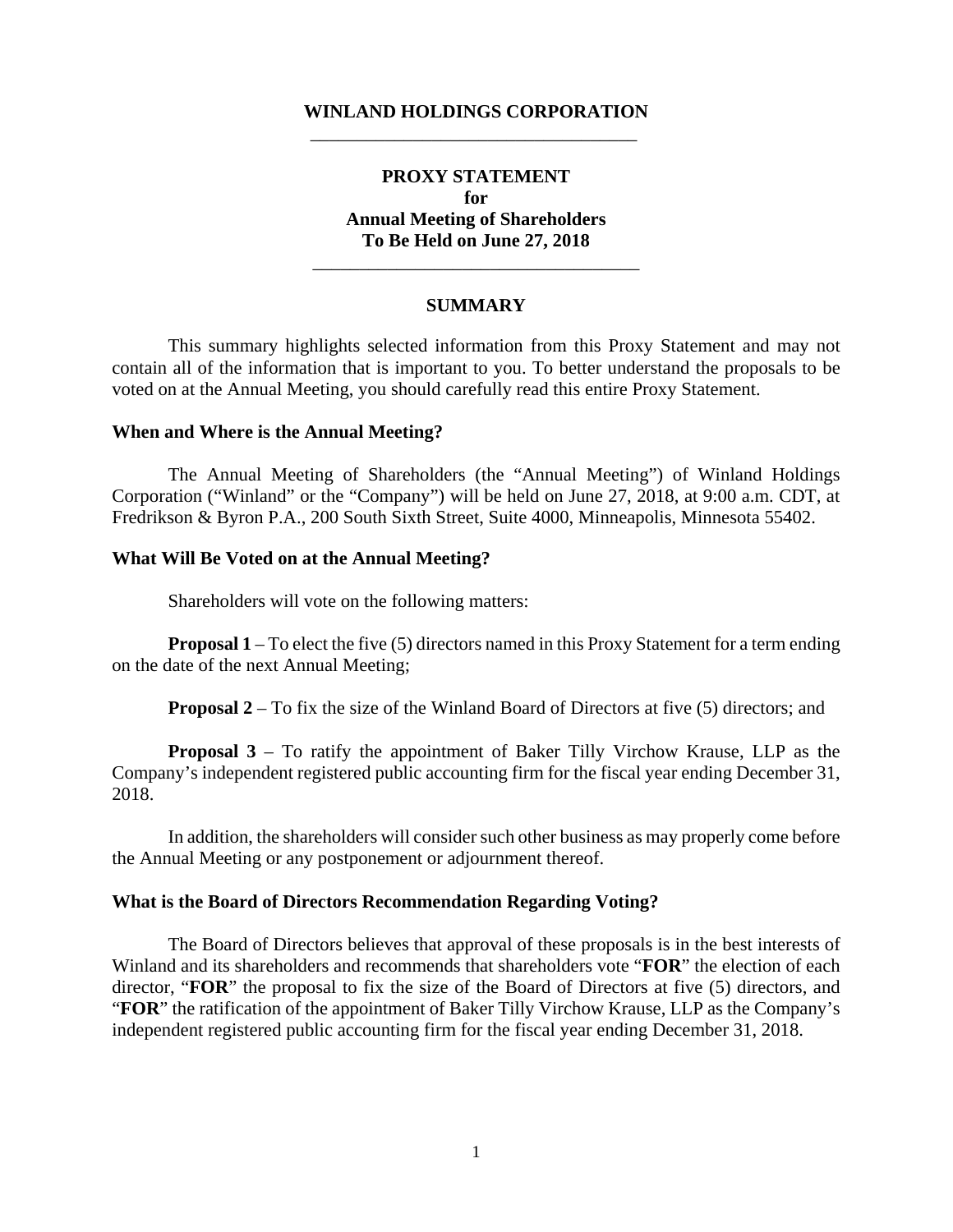# **What Shareholder Vote is Required to Approve the Proposals to Be Voted on at the Annual Meeting?**

Approval of the proposal to fix the size of the Board of Directors at five (5) directors requires the affirmative vote of holders of a majority of the voting power of the shares present, in person or by proxy, and entitled to vote at the Annual Meeting. The election of each named director nominee requires the affirmative vote of holders of a plurality of the voting power of the shares present, in person or by proxy, and entitled to vote at the Annual Meeting.

 The affirmative vote of the holders of a majority of the voting power of the shares present, in person or by proxy, and entitled to vote at the Annual Meeting is required to ratify the appointment of Baker Tilly Virchow Krause, LLP as the Company's independent registered public accounting firm for the fiscal year ending December 31, 2018.

### **What is the Effect of Withhold Votes and Abstentions?**

You may either vote "**FOR**" or "**WITHHOLD**" authority to vote for each nominee to the Board of Directors. If you "**WITHHOLD**" authority to vote on any or all nominees, your vote will be deemed present but will not be deemed to have voted in favor of the nominee. You may vote "**FOR**," "**AGAINST**," or "**ABSTAIN**" on the proposal to fix the size of the Board of Directors at five (5) directors and on the proposal to ratify the appointment of Baker Tilly Virchow Krause, LLP as the Company's independent registered public accounting firm for the fiscal year ending December 31, 2018. If you "**ABSTAIN**" from voting, your shares will be deemed present but will not be deemed to have voted in favor of the proposal, and your abstention therefore has the same effect as a vote against the proposal. If you are a record holder and you fail to return your proxy card or otherwise vote, your shares will not be deemed present at the Annual Meeting and will have no effect on the outcome of the proposals.

# **What is the Effect of Broker Non-Votes?**

Generally, a "broker non-vote" occurs if you hold your shares in street name, meaning that your shares are held in the name of a broker, bank, trust or other nominee as custodian, and you do not return a voting instruction form to your broker. If the broker has discretionary authority to vote on certain proposals, the broker may do so and the shares are deemed present at the Annual Meeting for purposes of a quorum. A "broker non-vote" results for those other proposals where discretionary authority is *not* available, and such "broker non-vote" does not have any effect on the outcome of the proposals.

Brokers will not have discretionary authority to vote on either the proposal to fix the size of the Board of Directors at five (5) directors or on the election of directors, but will have discretionary authority to vote on the proposal to ratify the appointment of Baker Tilly Virchow Krause, LLP as the Company's independent registered public accounting firm for the fiscal year ending December 31, 2018. As a result, there may be broker non-votes for the proposal to fix the size of the Board of Directors at five (5) directors or for the election of directors, but such broker non-votes will not be deemed present at the Annual Meeting for purposes of such proposals and will not have any effect on the outcome of the proposals.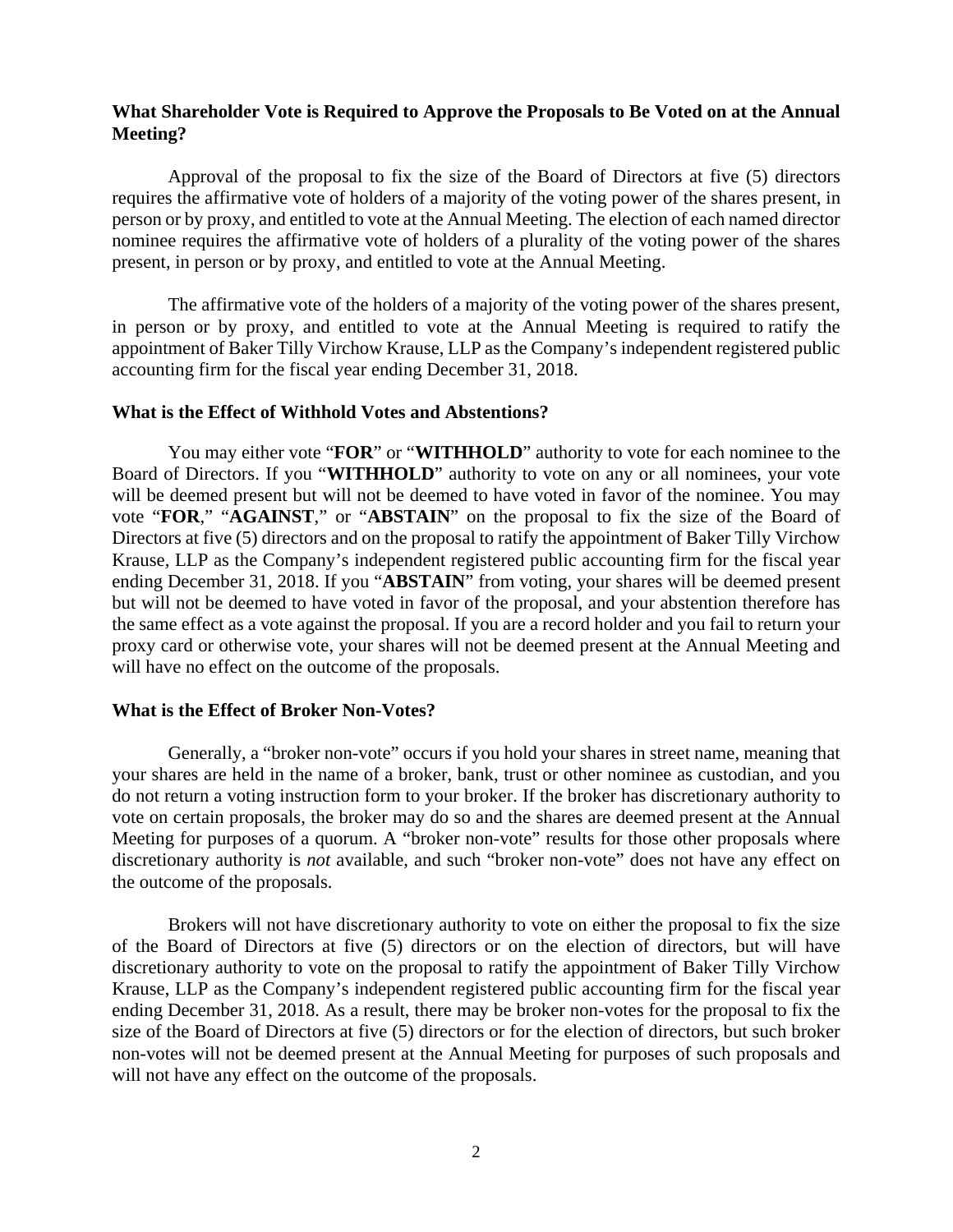# **Who is Entitled to Vote?**

Only shareholders of record at the close of business on May 2, 2018 (the "Record Date"), are entitled to receive notice of and to vote at the Annual Meeting.

# **How Do I Vote?**

If you are a record holder, you may vote in any of the following ways:

- *Voting by Internet:* You can vote at www.investorvote.com/WELX, 24 hours a day, seven days a week. You will need the 12-Digit control number included on your proxy card.
- *Voting by Telephone:* You can vote using touch-tone telephone by calling 1-800-652- 8683, 24 hours a day, seven days a week. You will need the 12-digit control number included on your proxy card.
- *Voting by Mail:* You may complete, sign and return by mail the proxy card sent to you together with the printed copies of the proxy materials. The proxy card should be mailed to *Proxy Services, c/o Computershare Investors Serivces, PO Box 43102, Providence, RI 02940-5068.*
- *Voting in Person at the Annual Meeting:* You should complete and sign the enclosed proxy card and bring it to the Annual Meeting.

If you hold your shares in street name, meaning that your shares are held in the name of a broker, bank, trust or other nominee as custodian, you may vote by completing the voting instruction form provided to you by your broker or nominee. You may not vote your shares in person at the Annual Meeting unless you obtain a legal proxy from your broker or nominee.

# **What is a Proxy?**

A proxy is your legal designation of another person or persons (the "Proxy Agent") to vote on your behalf. By completing and returning the enclosed proxy card, you are giving Brian Lawrence, the Proxy Agent, the authority to vote your shares of common stock at the Annual Meeting in the manner you indicate on your proxy card. If you return a signed proxy card but do not give direction with respect to any nominee or other proposal, the Proxy Agent will vote your shares as recommended by the Board of Directors.

# **May I Change My Vote After I Have Submitted My Proxy?**

Yes. If you are a record holder, to change your vote you can do any of the following:

- Sending a written notice of revocation dated after the date of your proxy to Winland.
- Execute and deliver to us a subsequently dated proxy.
- Attend the Annual Meeting, give oral notice of your intention to vote in person, and submit a proxy card or ballot at the Annual Meeting.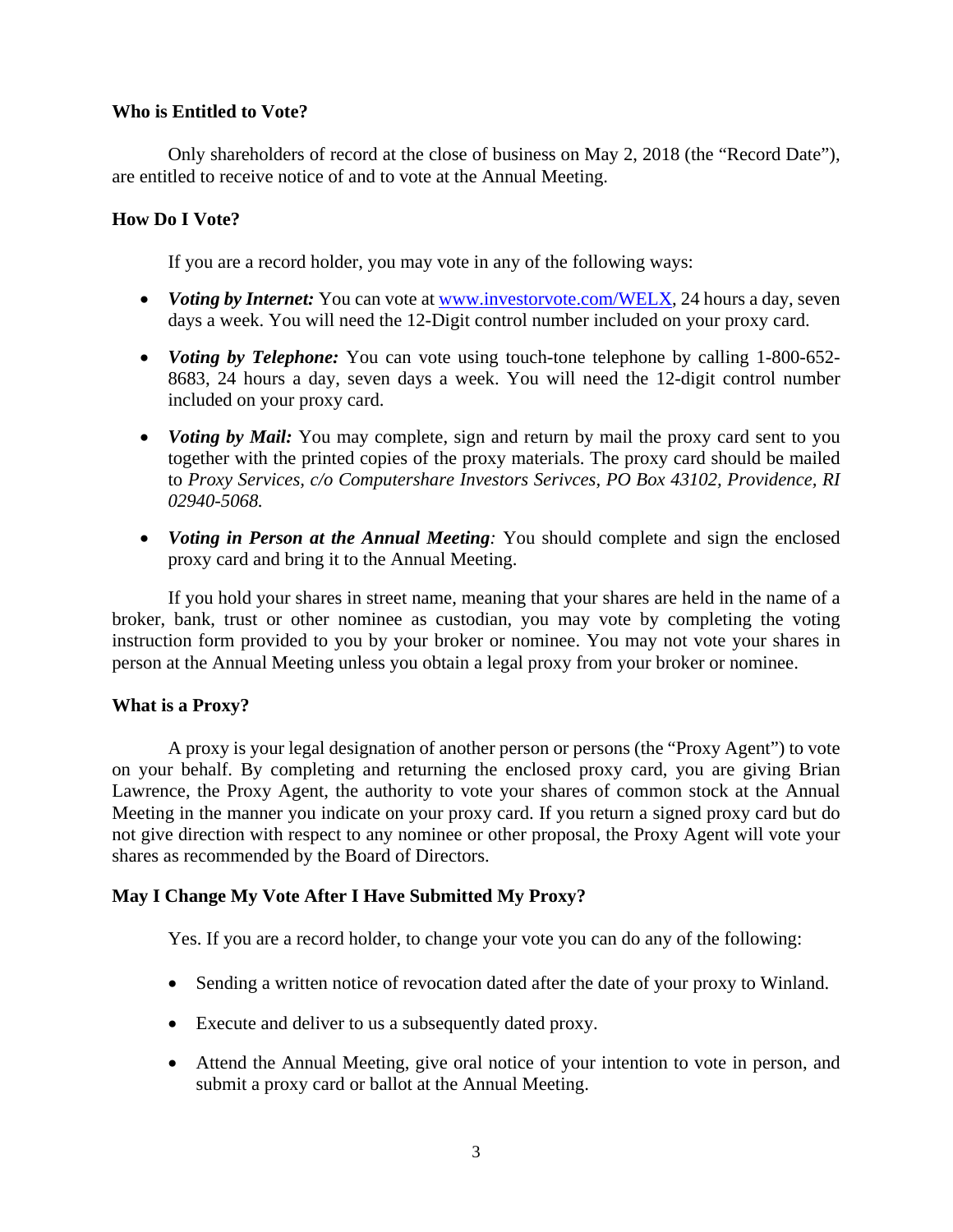You should be aware that simply attending the Annual Meeting will not in and of itself constitute a revocation of your proxy. If you hold your shares in street name, contact your broker to determine how to change your vote.

### **Who Can Attend the Annual Meeting?**

All shareholders of record at the close of business on the Record Date, or their duly appointed proxies, may attend the Annual Meeting. If you hold your shares in street name, you may not vote your shares in person at the Annual Meeting unless you obtain a legal proxy from your broker or nominee.

### **What Constitutes a Quorum?**

The presence at the Annual Meeting, in person or by proxy, of a majority of the voting power of shares entitled to vote at the Annual Meeting will constitute a quorum. A quorum is required for business to be conducted at the Annual Meeting. As of the Record Date, 3,789,522 shares of our common stock were outstanding and therefore the presence of 1,894,762 shares at the Annual Meeting will constitute a quorum. If you submit a properly executed proxy card, even if you abstain from voting on the proposal to fix the size of the Board of Directors and the proposal to ratify the appointment of Baker Tilly Virchow Krause, LLP as the Company's independent registered public accounting firm for the fiscal year ending December 31, 2018 and withhold authority to vote for all directors, then you will be considered part of the quorum. Abstentions and withhold votes will be treated as shares present for purposes of determining the existence of a quorum. If you hold your shares in street name, meaning that your shares are held in the name of a broker, bank, trust or other nominee as custodian, and you do not return a voting instruction form to your broker, your broker will have discretionary authority to vote your shares at the Annual Meeting on the proposal to ratify the appointment of Baker Tilly Virchow Krause, LLP as the Company's independent registered public accounting firm for the fiscal year ending December 31, 2018, and therefore, your shares will be deemed present for purposes of a quorum if your broker exercises such discretionary authority.

#### **How Will Voting on Any Other Business Be Conducted?**

 We do not know of business to be conducted at the Annual Meeting other than the matters described in this Proxy Statement and no proposals were received for the Annual Meeting pursuant to applicable provisions of the Company's Bylaws, which are described below. However, if you submit a proxy and any other business is properly presented at the Annual Meeting or any adjournment thereof, your proxy gives authority to the designated Proxy Agent to vote on such matters in their discretion.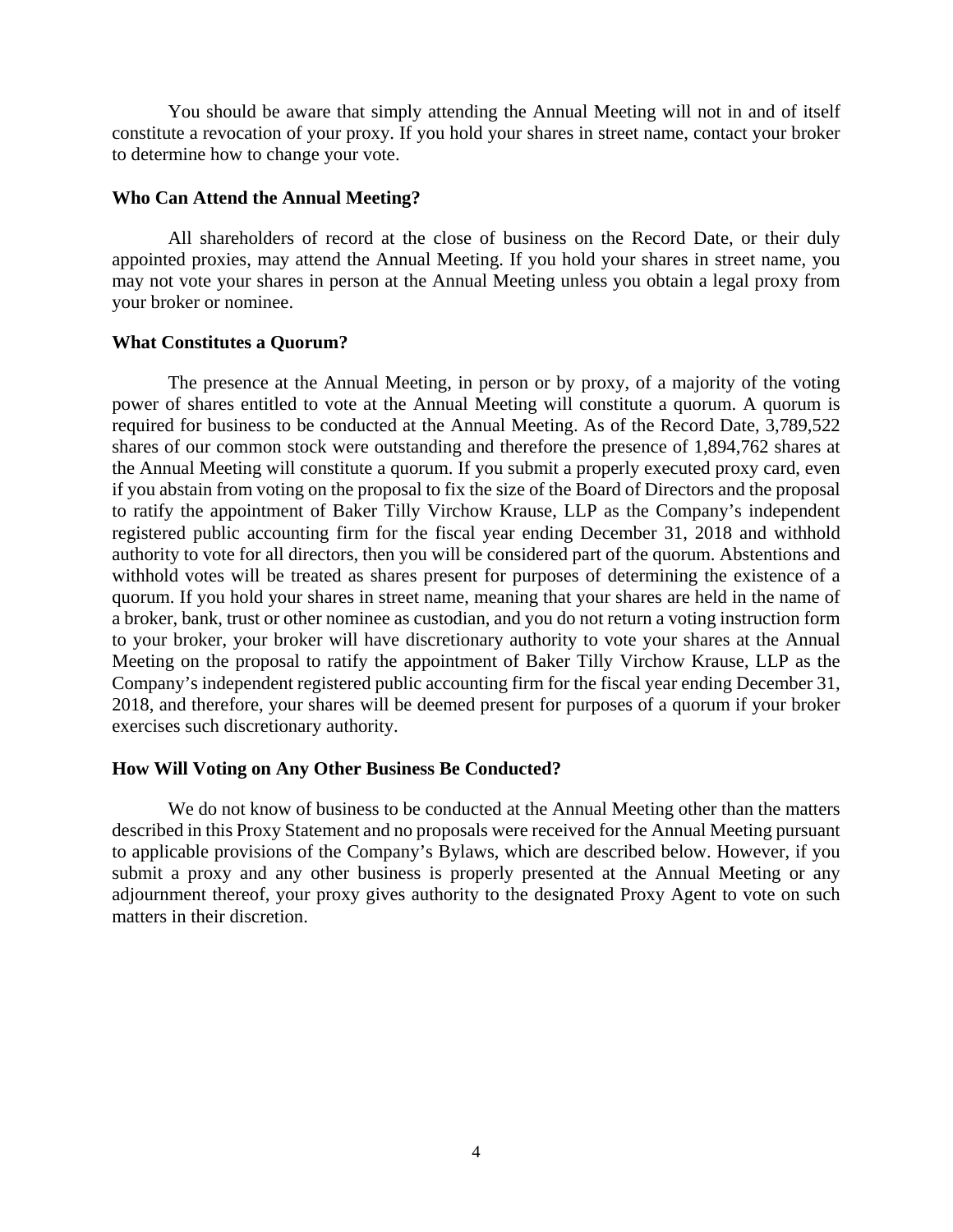### **Who Will Count the Votes?**

At the Annual Meeting, Brian Lawrence, the President and Chief Financial Officer of the Company, will appoint an individual or individuals to serve as inspector of election for the Annual Meeting.

### **What Do I Need to Do Now?**

First, read this Proxy Statement carefully. Then, as soon as possible, submit your proxy by the internet or telephone or by executing and returning the enclosed proxy card, using the accompanying prepaid, addressed envelope. Your shares represented by proxy will be voted in accordance with the instructions you specify on the proxy card. If you submit a signed proxy card without specifying how the shares should be voted, your shares will be voted in accordance with the recommendation of the Board of Directors for the proposals described in this Proxy Statement and in accordance with the judgment of the Proxy Agent, or his duly appointed substitutes acting at the Annual Meeting, on any other business that may properly come before the Annual Meeting or any postponement or adjournment thereof.

If you hold your shares in street name, meaning that your shares are held in the name of a broker, bank, trust or other nominee as custodian, you may vote by completing the voting instruction form provided to you by your broker or nominee. You may not vote your shares in person at the Annual Meeting unless you obtain a legal proxy from your broker or nominee.

# **How Do I Nominate a Candidate for Election as a Director or Submit a Shareholder Proposal?**

Certain provisions of the Company's Bylaws require shareholders who offer nominations or proposals to comply with certain procedural requirements intended to ensure that shareholders have sufficient information to make an informed choice when they cast their ballots and to allow the Board of Directors time to address such nominations or proposals prior to a shareholder meeting.

Shareholders wishing to nominate director candidates or raise a shareholder proposal must provide notice to Winland at least sixty (60) days, but not more than ninety (90) days, prior to the anniversary of the previous annual meeting, or, if the annual meeting has been moved more than thirty days from the anniversary of the previous annual meeting, notice must be provided by the later of the date that is ninety days prior to the annual meeting or ten days after the public announcement of the date of the annual meeting. Submission of shareholder proposals and director nominations for the 2018 Annual Meeting were required to be received by Winland by April 27, 2018. Since the 2018 Annual Meeting will be held on June 27, 2018, notice of nominations or proposals for the 2019 Annual Meeting must be received by Winland between March 29, 2019 and April 28, 2019. If not received within that time period, nominations or other proposals from shareholders will not be eligible for consideration at the 2019 Annual Meeting.

# \_\_\_\_\_\_\_\_\_\_\_\_\_\_\_ **YOU SHOULD CAREFULLY READ THIS PROXY STATEMENT IN ITS ENTIRETY.**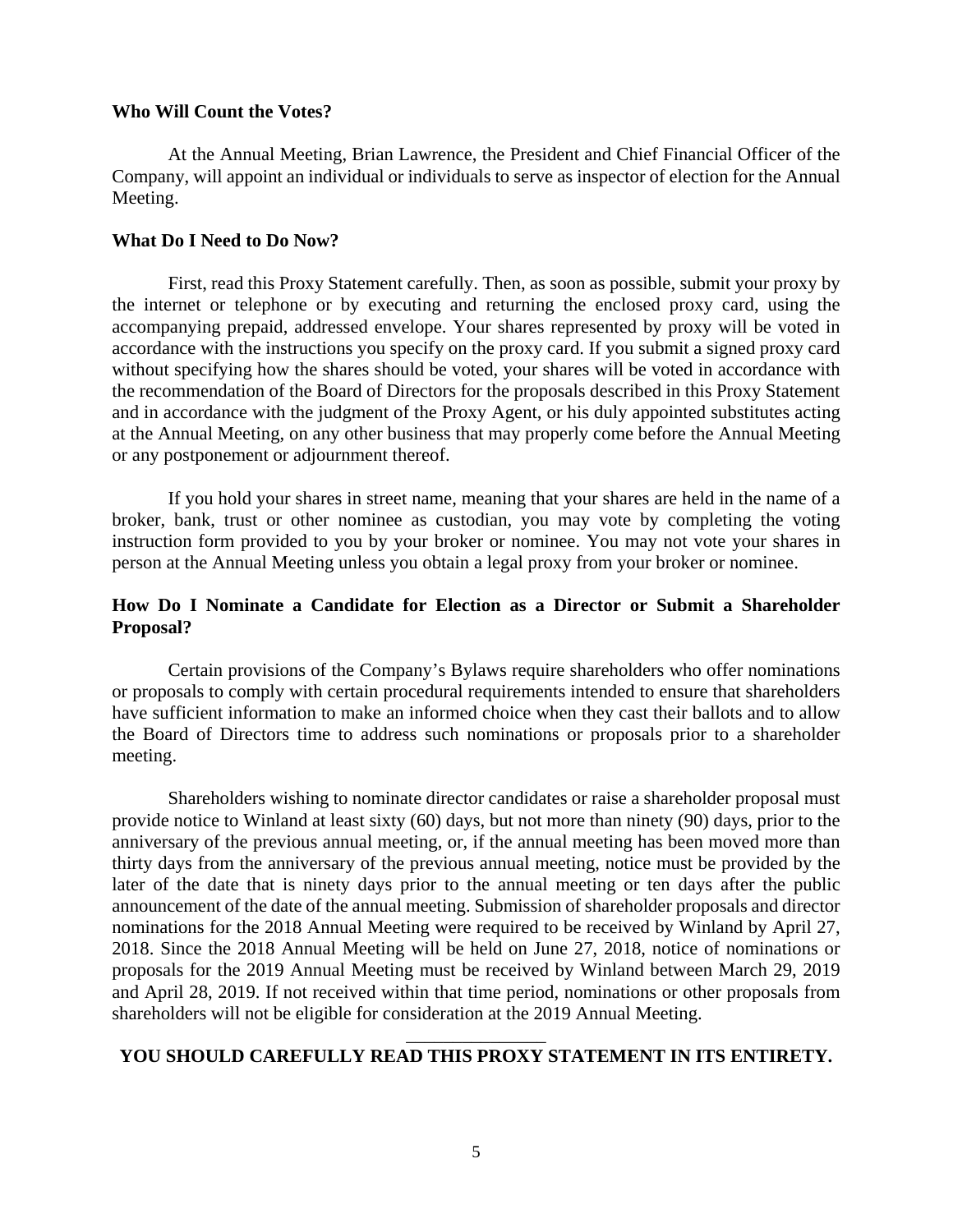### **INTRODUCTION**

This Proxy Statement (the "Proxy Statement") is being provided to you in connection with the solicitation of proxies on behalf of the Board of Directors of Winland Holdings Corporation, a Minnesota corporation, for use in the Annual Meeting of Shareholders (the "Annual Meeting"), to be held on June 27, 2018, at 9:00 a.m. CDT, at Fredrikson & Byron P.A., 200 South Sixth Street, Suite 4000, Minneapolis, Minnesota 55402. In this Proxy Statement, references to "Winland," the "Company," "we," "our," or "us" refer to Winland Holdings Corporation, unless otherwise noted.

Proxy solicitations will be made by the use of the mails. Solicitations may also be made by telephone by directors, officers or employees of Winland. All costs of soliciting proxies will be borne by Winland.

# **Please keep in mind that the information contained in and provided in connection with this Proxy Statement should be treated as confidential and should be used only to evaluate the proposals described herein.**

Your vote is important to us. Whether or not you plan to attend the Annual Meeting, please promptly complete and sign the enclosed proxy card, and return it by sending a fax or PDF copy to the fax number or e-mail address shown on the proxy card, or by mailing it in the accompanying prepaid, addressed envelope.

### **Proposals to Be Voted On**

Shareholders will vote on the following proposals:

**Proposal 1** – To elect the five (5) directors named in this Proxy Statement for a term ending on the date of the next Annual Meeting;

**Proposal 2** – To fix the size of the Winland Board of Directors at five (5) directors; and

**Proposal 3** – To ratify the appointment of Baker Tilly Virchow Krause, LLP as the Company's independent registered public accounting firm for the fiscal year ending December 31, 2018.

The Board of Directors recommends that shareholders vote "**FOR**" the election of each director, "**FOR**" the proposal to fix the size of the Board of Directors at five (5) directors, and "**FOR**" the ratification of the appointment of Baker Tilly Virchow Krause, LLP as the Company's independent registered public accounting firm for the fiscal year ending December 31, 2018.

The Board of Directors knows of no other matters that are likely to be brought before the Annual Meeting. If any other matters properly come before the Annual Meeting, however, the persons named in the enclosed proxy, or their duly appointed substitutes acting at the Annual Meeting, will be authorized to vote or otherwise act on those matters in accordance with their judgment. Any action may be taken on any one of the items of business on the date specified above for the Annual Meeting, or on any date or dates to which the Annual Meeting may be adjourned.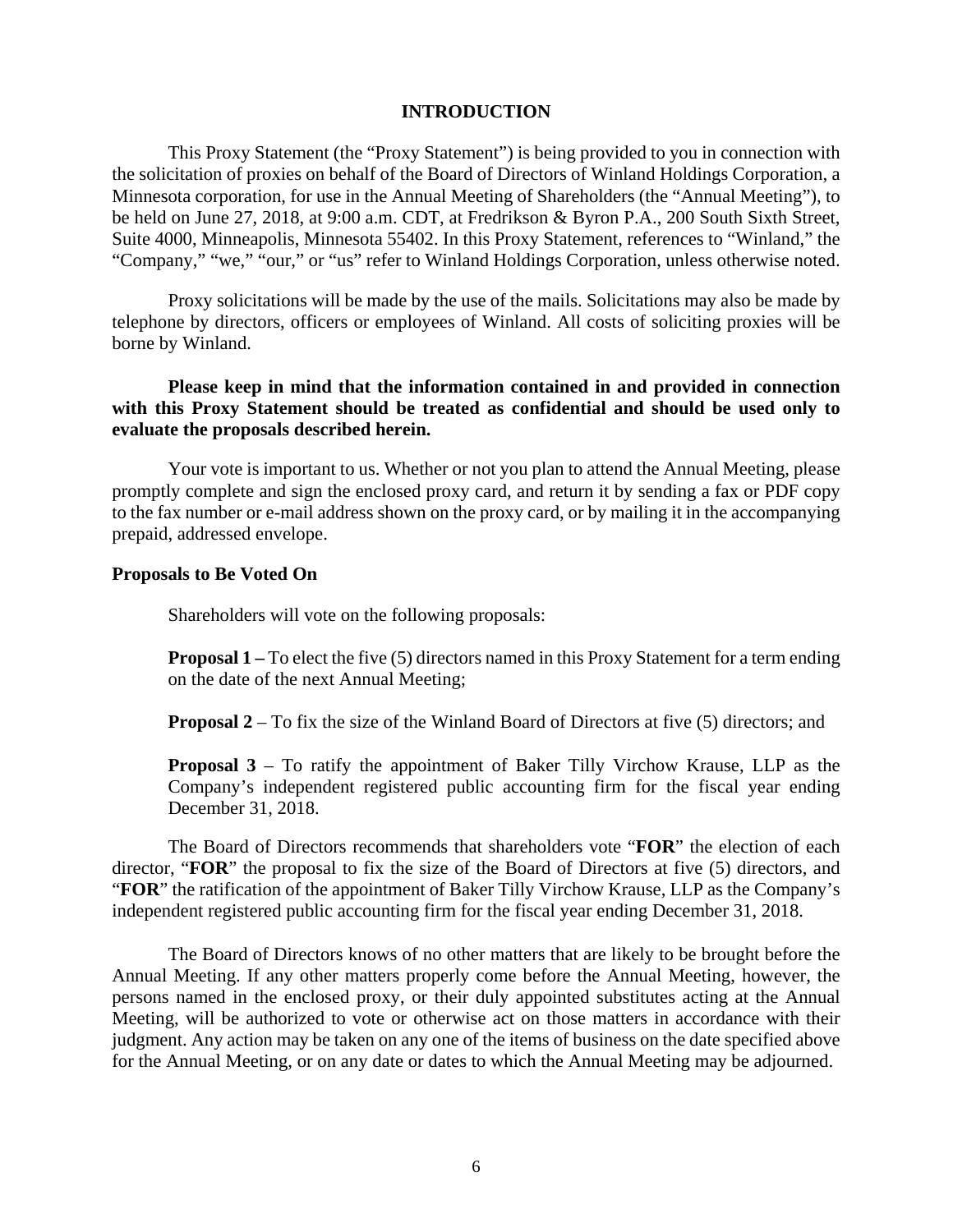### **Record Date; Shareholders Entitled to Vote; Quorum**

Shareholders of record at the close of business on May 2, 2018 (the "Record Date") are entitled to receive notice of and vote at the Annual Meeting. If you hold your shares in street name, meaning that your shares are held in the name of a broker, bank, trust or other nominee as custodian, you may vote by completing the voting instruction form provided to you by your broker or nominee.

On the Record Date, 3,789,522 shares of common stock were issued and outstanding. For each proposal, holders of common stock as of the Record Date are entitled to one vote for each share held. Shareholders do not have cumulative voting rights with respect to the election of directors or any other matter. Holders of common stock on the Record Date, or their duly appointed proxies, may attend the Annual Meeting.

A majority of the outstanding shares of Winland's common stock must be represented in person or by proxy at the Annual Meeting in order to transact business at the Annual Meeting. If a share is represented for any purpose at the Annual Meeting, other than for the purpose of objecting to the Annual Meeting or the transacting of business at the Annual Meeting, it will be deemed present for the purpose of determining whether a quorum exists. If less than a quorum is present, shareholders having a majority of the outstanding shares represented at the meeting may adjourn such meeting with the same effect and for all intents and purposes as though a quorum had been present. If the Annual Meeting is adjourned, at any subsequent reconvening of the Annual Meeting all proxies will be voted in the same manner as they would have been voted at the original convening of the meeting, except for any proxies that have been revoked or withdrawn. Consistent with Minnesota law, if the Annual Meeting is adjourned to a different place, date or time, Winland need not give notice of the new place, date or time if the new place, date or time is announced at the meeting before adjournment, unless a new record date is or must be set for the adjourned meeting.

### **Votes Required for Approval**

The election of each named director nominee requires the affirmative vote of holders of a plurality of the voting power of the shares present, in person or by proxy, and entitled to vote at the Annual Meeting. Approval of the proposal to fix the size of the Board of Directors at five (5) directors requires the affirmative vote of holders of a majority of the voting power of the shares present, in person or by proxy, and entitled to vote at the Annual Meeting. The affirmative vote of the holders of a majority of the voting power of the shares present, in person or by proxy, and entitled to vote at the Annual Meeting is required to ratify the appointment of Baker Tilly Virchow Krause, LLP as the Company's independent registered public accounting firm for the fiscal year ending December 31, 2018.

Shares represented by proxies properly signed, dated and returned will be voted at the Annual Meeting in accordance with the instructions set forth therein. If your proxy card is signed and returned without specifying a vote or an abstention with respect to the proposals to be voted on, your shares will be voted **"FOR"** the proposals and will be voted at the discretion of the Proxy Agent as to any other matters that may properly come before the Annual Meeting.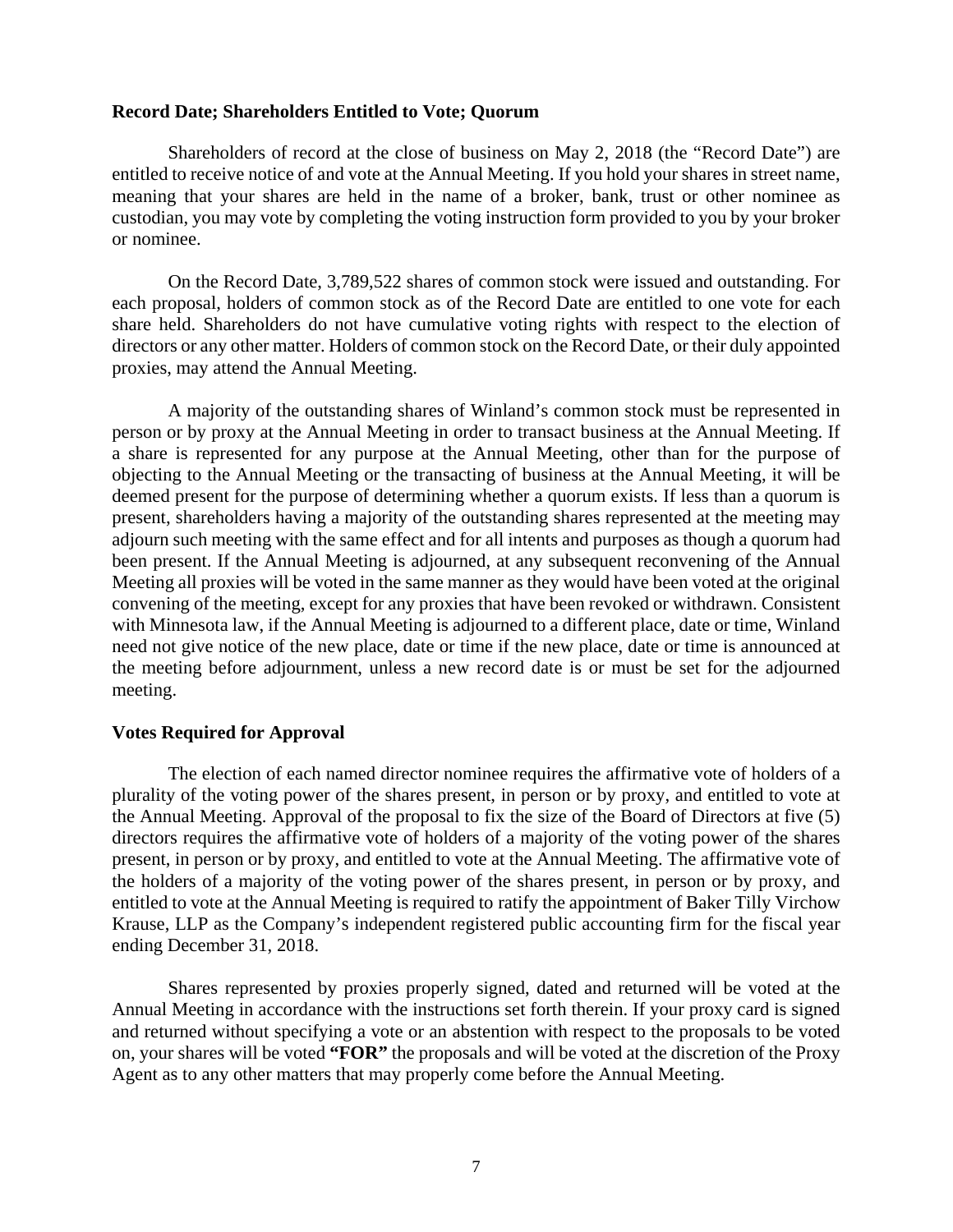If you mark "**WITHHOLD**" with respect to the election of one or more director nominees, your shares will be deemed present but will not be deemed to have been voted in favor of such directors(s). If you mark "ABSTAIN" on the proposal to fix the size of the Board of Directors at five (5) directors or on the proposal to ratify the appointment of Baker Tilly Virchow Krause, LLP as the Company's independent registered public accounting firm for the fiscal year ending December 31, 2018, your shares will be deemed present but will not be deemed to have voted in favor of the proposal, and your abstention will therefore have the same effect as a vote against the proposal. If you are a record holder and you fail to return your proxy card or otherwise vote, your shares will not be deemed present at the Annual Meeting and will have no effect on the outcome of the proposals. If you hold your shares in street name, meaning that your shares are held in the name of a broker, bank, trust or other nominee as custodian, and you do not return a voting instruction form to your broker, your broker will have discretionary authority to vote your shares at the Annual Meeting on the proposal to ratify the appointment of Baker Tilly Virchow Krause, LLP as the Company's independent registered public accounting firm for the fiscal year ending December 31, 2018, and therefore, your shares will be deemed present for purposes of a quorum if your broker exercises such discretionary authority.

You may revoke your proxy at any time before it is voted by signing and returning a proxy card bearing a later date, by giving written notice to Winland, or by attending the Annual Meeting and voting in person.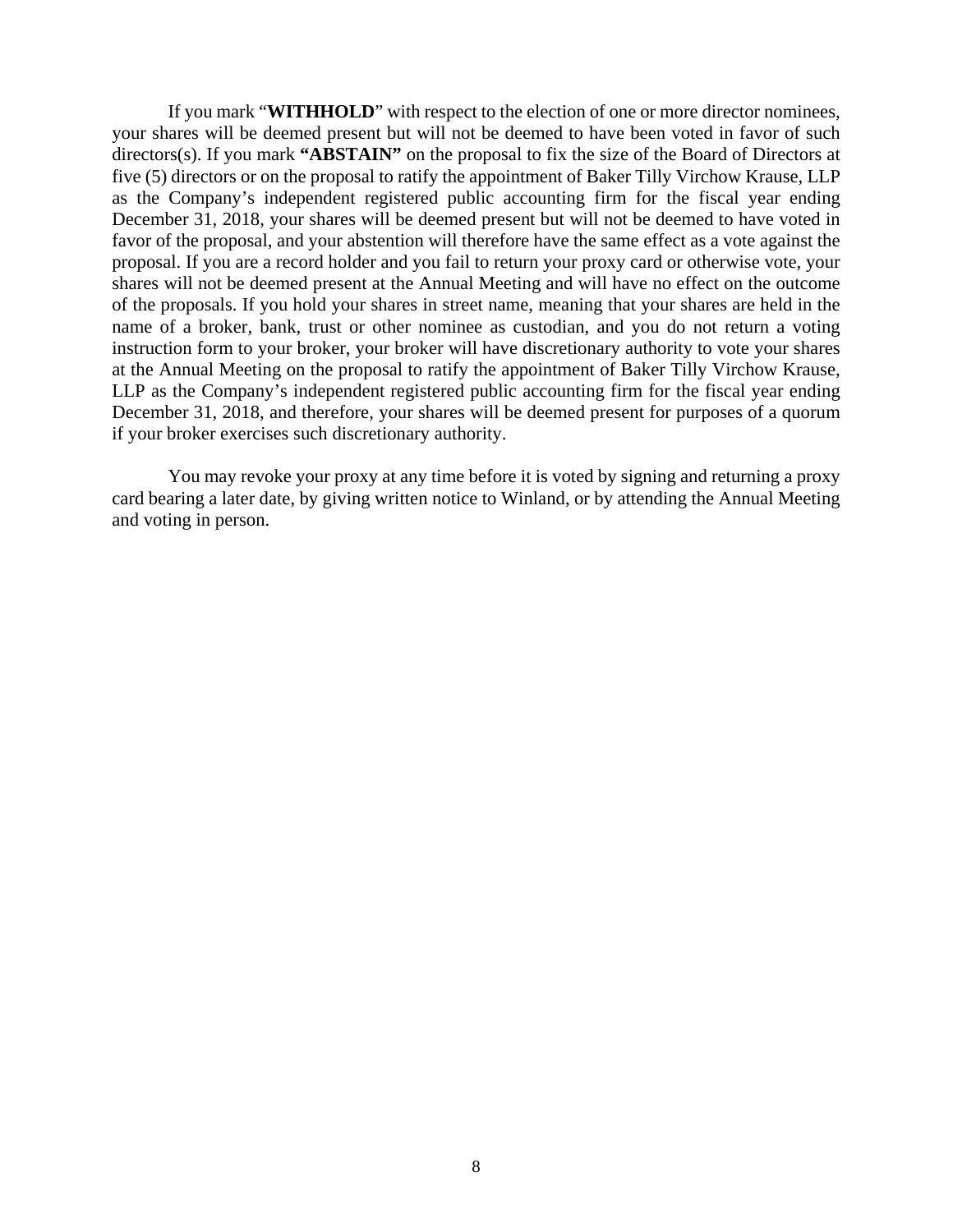### **PROPOSALS 1 AND 2**

# **ELECT FIVE (5) DIRECTORS AND FIX THE SIZE OF THE BOARD OF DIRECTORS AT FIVE (5) DIRECTORS**

### **General Information**

Winland's Bylaws provide that the number of directors shall be the number set by the shareholders, which shall be not less than one. The Board of Directors currently consists of five (5) directors—Lorin Krueger, Thomas Brady, Thomas Braziel, Matthew Houk and Murray Stahl. The Board of Directors has recommended that the number of directors be fixed at five (5) directors. Each signed proxy that is returned to Winland will be voted "**FOR**" the proposal to fix the size of the Board of Directors at five (5) directors unless the proxy is marked "**AGAINST**" or "**ABSTAIN**."

If elected, each director will serve for a term ending on the date of the next Annual Meeting and until such time as his successor is elected, or until his earlier death, resignation, disqualification, or removal as provided by statute. Each signed proxy that is returned to Winland will be voted "**FOR**" each of the five (5) nominees named above unless the proxy is marked to "WITHHOLD" authority to vote for any of them. Each nominee has consented to being named in this Proxy Statement and to serve, if elected. The Company has no reason to believe that any of the director nominees named in this Proxy Statement will be unable or unwilling to serve as a director if elected. However, in the event any of the nominees withdraws or otherwise becomes unavailable for election, the shares represented by all valid proxies will be voted for the election of a substitute nominee, as may be designated by the Board of Directors, or the Board of Directors may allow a vacancy to exist, in its discretion.

#### **Director Nominees**

| <b>Name</b>       | Age | <b>Position</b>            | <b>Director Since</b> |
|-------------------|-----|----------------------------|-----------------------|
| Lorin E. Krueger  | 62  | n/a                        | 1983                  |
| Thomas J. Brady   | 53  | n/a                        | 2008                  |
| Thomas R. Braziel | 33  | Co-Chief Executive Officer | 2013                  |
| Matthew D. Houk   | 36  | Co-Chief Executive Officer | 2013                  |
| Murray Stahl      | 64  | n/a                        | 2015                  |

The following table sets forth the age of each nominee as of the Record Date, his position with the Company, if any, and the year in which he first became a director of Winland:

Set forth below is a brief description of the background and business experience of each of the Company's directors and director nominees:

*Lorin E. Krueger* serves as a Director. Mr. Krueger is currently the President of RT 66 Holdings LLC, a private investment holding company and President of Sailor Plastics, a blow mold plastics manufacturing company. He is former Chairman and CFO of Supply Tigers, Inc., a purchasing consulting group and group buying company. From June 2001 to January 2008, Mr. Krueger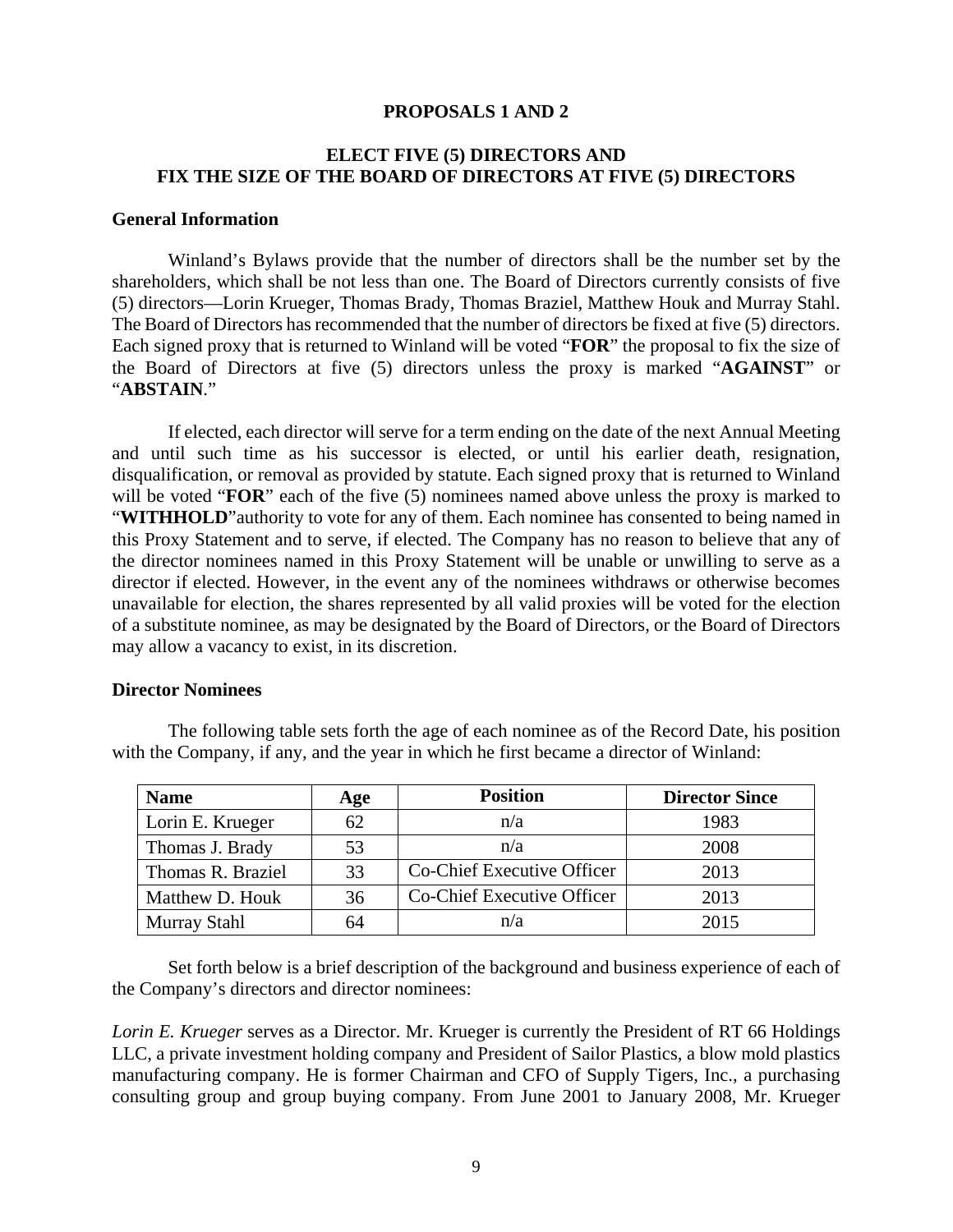served as President and Chief Executive Officer of the Company. He served as President of the Company from January 1999 until June 2001, when he assumed the additional role of Chief Executive Officer. Mr. Krueger has served as a Director of the Company since 1983. Mr. Krueger served as the Company's Chief Operating Officer, and in other executive officer positions at the Company, from 1983 until January 1999. Mr. Krueger is one of the founding partners of the Company. Mr. Krueger's qualifications to serve on the Board of Directors include his senior leadership experience serving as the Company's past Chief Executive Officer and his breadth of managerial and operational experiences derived from various positions held with the Company and his other business interests.

*Thomas J. Brady* serves as a Director and Chairman of the Audit Committee. Mr. Brady is currently an office leader of the Minneapolis Financial Outsourcing practice of CliftonLarsonAllen LLP. From October 2006 through March 2015, he was the Chief Financial Officer of Digineer, Inc., an IT consulting firm. While at Digineer, he was responsible for all aspects of internal and external financial reporting, as well as legal and general administration. Prior to Digineer, Mr. Brady spent 19 years with KPMG LLP, with his last role as Audit Partner, where he was responsible for corporate audits at a wide range of companies and industries with revenues ranging from under \$10 million to over \$1 billion. Mr. Brady's qualifications to serve on the Board of Directors include senior leadership experience serving as practice leader of CliftonLarsonAllen LLP and Chief Financial Officer of Digineer and specific expertise and knowledge in various areas of financial reporting, finance, corporate governance, compensation and operations.

*Thomas Braziel* serves as Co-Chief Executive Officer and Co-Chairman of the Board of Directors. He is a Founder and Managing Partner at B.E. Capital Management. B.E. Capital is a private investment partnership focused on investing in special situations, distressed securities (including bankruptcy claims), and generally undervalued securities. He currently serves as the Chairman of the Unsecured Creditors Committee of Premier Exhibitions, Inc. (OTC: PRXIQ) and as the Delaware court-appointed receiver of Fund.com Inc. (OTC: FNDM). Prior to founding B.E. Capital, Mr. Braziel was an Economist at Thomson Reuters. He holds a Masters in Mathematics of Finance from Columbia University and a B.A. from New York University. Mr. Braziel is one of the Company's largest shareholders. His experience with analyzing and investing in small companies makes him qualified to serve on the Company's Board of Directors.

*Matthew D. Houk* serves as Co-Chief Executive Officer and Co-Chairman of the Board of Directors. He is a Portfolio Manager at Horizon Kinetics LLC, an investment management services firm. Mr. Houk has been with Horizon Kinetics since August 2008. Mr. Houk is responsible for identifying, analyzing and monitoring investment opportunities and portfolio companies for Horizon Kinetics. Previously, Mr. Houk was with Goldman, Sachs & Co., an investment bank, which he joined in August 2005. Mr. Houk holds a B.A. from Yale University. Through his work in investment management, Mr. Houk brings to the Board of Directors an ability to assess and oversee corporate and financial performance. Mr. Houk is one of the Company's largest shareholders and has experience as an investor and an understanding of the methods by which companies may unlock value for their shareholders.

*Murray Stahl* serves as a Director. He is the Chairman and Chief Investment Officer of Horizon Kinetics LLC, parent company to registered investment advisory firms Horizon Asset Management LLC, founded in 1994, Kinetics Asset Management LLC, founded in 1996, and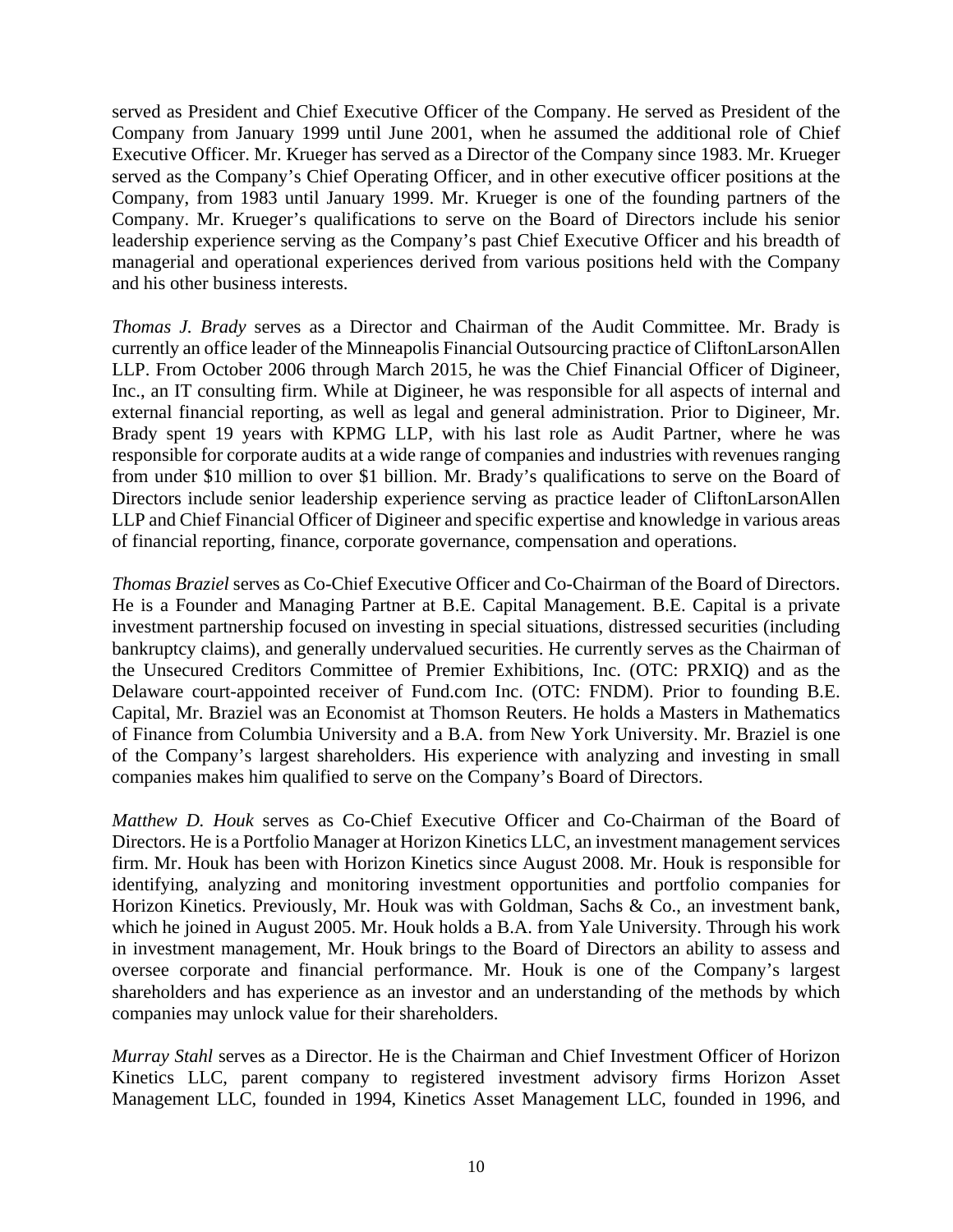Kinetics Advisers, LLC founded in 2000, as well as other affiliates. In that role, Mr. Stahl oversees all investment decisions across the affiliated entities, which produce a number of research reports and act as discretionary investment managers for private funds, investment companies, and retail and institutional separate accounts. Mr. Stahl is also the Chairman and Chief Executive Officer of FRMO Corp., a publicly traded company that operates as an intellectual capital company. He is also a member of the Board of Directors for the Bermuda Stock Exchange, Minneapolis Grain Exchange, and IL&FS Securities Services Limited, a company based in India. Previously, Mr. Stahl was a Portfolio Manager with Bankers Trust Company, Private Banking Division from 1978 to 1994. He received B.A. and M.A. degrees from Brooklyn College and an MBA from Pace University. Through his work in investment management, Mr. Stahl brings to the Board of Directors an ability to assess and oversee corporate and financial performance.

### **Voting Information**

The Board of Directors recommends a vote "**FOR**" each of the director nominees named in this Proxy Statement. You may vote for all, some or none of the nominees to be elected to the Board of Directors. If any nominee becomes unwilling or unable to serve and the Board of Directors elects to fill the vacancy, the Proxy Agent, or his duly appointed substitutes acting at the Annual Meeting, will vote for an alternative person nominated by the Board of Directors. Alternatively, the Board of Directors may allow a vacancy to exist, in its discretion. Our Articles of Incorporation prohibit cumulative voting, which means you can vote only once for any nominee. The affirmative vote of holders of a plurality of the voting power of the shares present and entitled to vote at the Annual Meeting is required to elect each director nominee.

The Board of Directors recommends a vote "**FOR**" the proposal to fix the size of the Board of Directors at five (5) directors. The affirmative vote of holders of a majority of the voting power of the shares present and entitled to vote at the Annual Meeting is required to fix the size of the Board of Directors at five (5) directors.